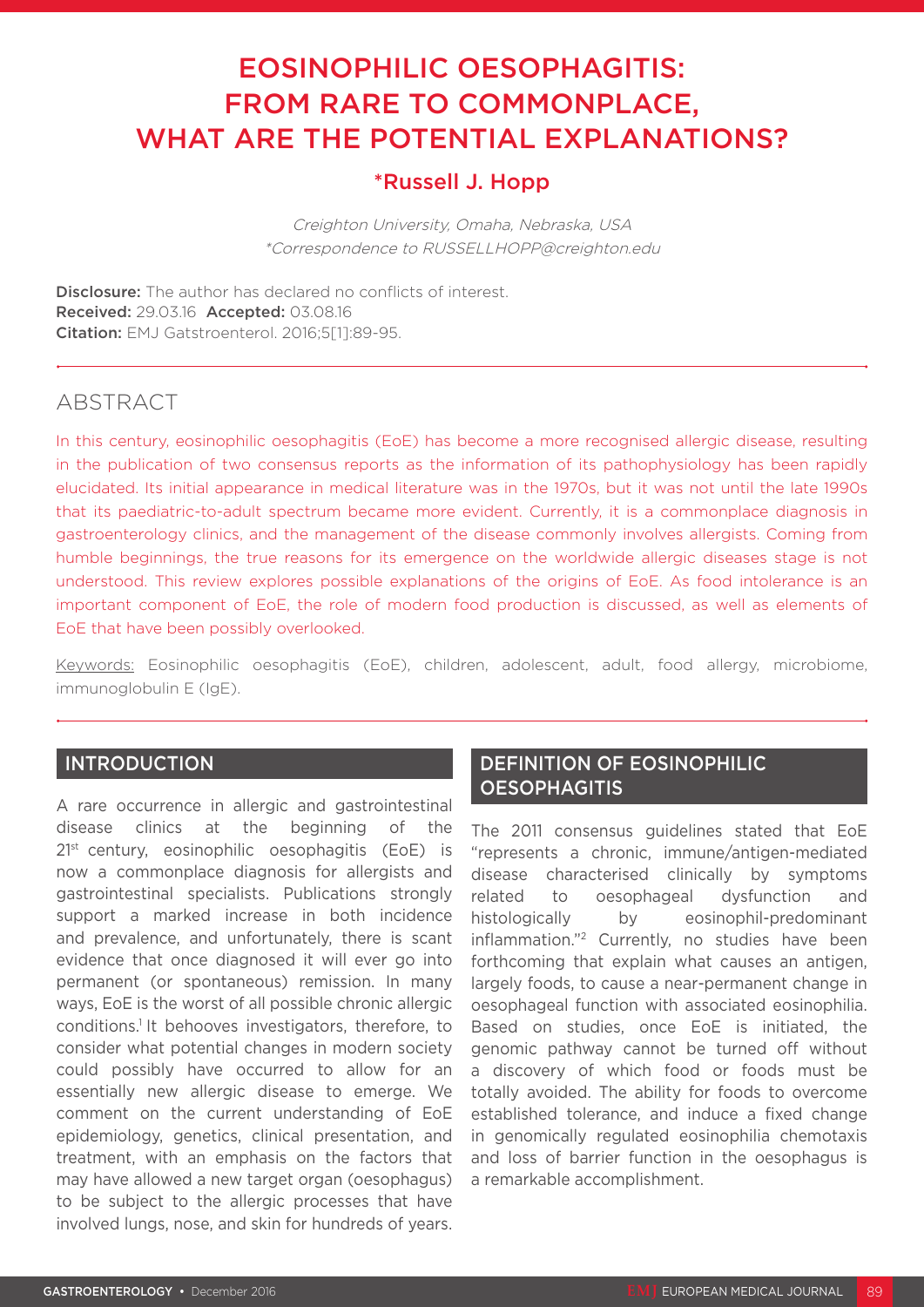### EOSINOPHILIC OESOPHAGITIS: A TRULY BRIEF HISTORY

Two articles published in consecutive years appear, in hindsight, to be the initial two patients with reported EoE.3,4 Other eosinophilic gastroenteritis diseases had been recognised before that time, but these two cases appear to be the first EoE reports.

Subsequently, sporadic cases appeared in the literature in the 1980s along with the observation that gastrointestinal reflux disease was related to eosinophilia in adults and children. Eventually a collection of 11 EoE cases was published in 1985, which included adults and children with oesophageal eosinophilia and reflux.5 The author concluded that: "Idiopathic EoE is an unusual variant of idiopathic, but presumably allergic, eosinophilic infiltration of the gastrointestinal tract."

In the early 1990s, a unique group of adults with significant dysphagia and oesophageal eosinophilia were reported.<sup>6</sup> The authors concluded this was a "distinctive clinopathological syndrome not previously described." The number of eosinophils that can be seen in normal and asymptomatic atopic children in the oesophagus was established as zero in 2006, with a gradient eosinophilia in all other gastrointestinal sites beyond the oesophagus.7 The presence of gastrointestinal eosinophilia beyond the oesophagus suggests a biological function and an evolutionary advantage for their presence; and, conversely, a non-necessity of having any eosinophils adaptively in the oesophagus. The first consensus guidelines for EoE were published in 2007.8 A 2014 insurance claims analysis of EoE estimated a prevalence of 56.7/100,000 persons in the USA.9

In summary, the literature suggests that a new, or previously totally unrecognised, oesophagealtargeted allergic disease first appears in the later decades of the previous century, hundreds of years after other well-recognised and characterised allergic diseases.

### GENDER OF THE EOSINOPHILIC OESOPHAGITIS POPULATION

The most obvious finding in EoE subjects is the strong male dominance in all age categories. Unlike asthma, which has male dominance until puberty, with an abrupt shift at puberty and through adulthood to a female dominance, EoE maintains

its male dominance in all age groups. Other common allergic diseases such as food allergy, allergic rhinitis, and atopic dermatitis do not demonstrate male dominance. A genetic study of EoE refuted Mendelian inheritance, although in nuclear families father-to-son and brotherto-brother was more common than female-tofemale association.10 Because atopy was also a common finding, a complex genetic explanation was concluded.

*Thymic stromal lymphopoietin* (*TSLP*) has been implicated as an important genetic variant to be associated with EoE risk.11 The *TSLP* gene is on chromosome 5q22, while the gene for the receptor for TSLP is encoded on a pseudoautosomal region on  $Xp22.3$  and  $Yp11.3$ .<sup>11</sup> These findings may sufficiently explain the consistent male dominance for developing EoE.

### THE INDUSTRIAL NATIONS' DOMINANCE OF EOSINOPHILIC OESOPHAGITIS **POPULATIONS**

EoE is almost exclusively reported in developed nations with a frequent comorbidity of other allergic diseases. The story of increased allergic disease in developed countries has concomitantly resulted in explanations based on the 'hygiene hypothesis' of allergic disease.<sup>12</sup> The ability for food avoidance protocols to modify oesophageal eosinophilia in EoE in different countries points to near unanimous concern that the environmental cofactors allowing EoE are shared in populations across industrial nations.

Although the association between first world status and EoE is well recognised, local associations within a specific country are limited. A study of predominately adults with EoE in continental USA demonstrated a strong association of EoE to rural areas.13 These findings need replication, including in children, to further support a rural/urban dichotomy. Interestingly, there is a costal similarity in airborne microbiota (bacteria and some fungi) as compared with central USA, which parallels the urban versus rural presence of EoE.<sup>14</sup> These findings might suggest geographical differences in intra-oesophageal microbiome; however, control subjects for an EoE microbiome study from Colorado and Illinois had no difference in microbiome.15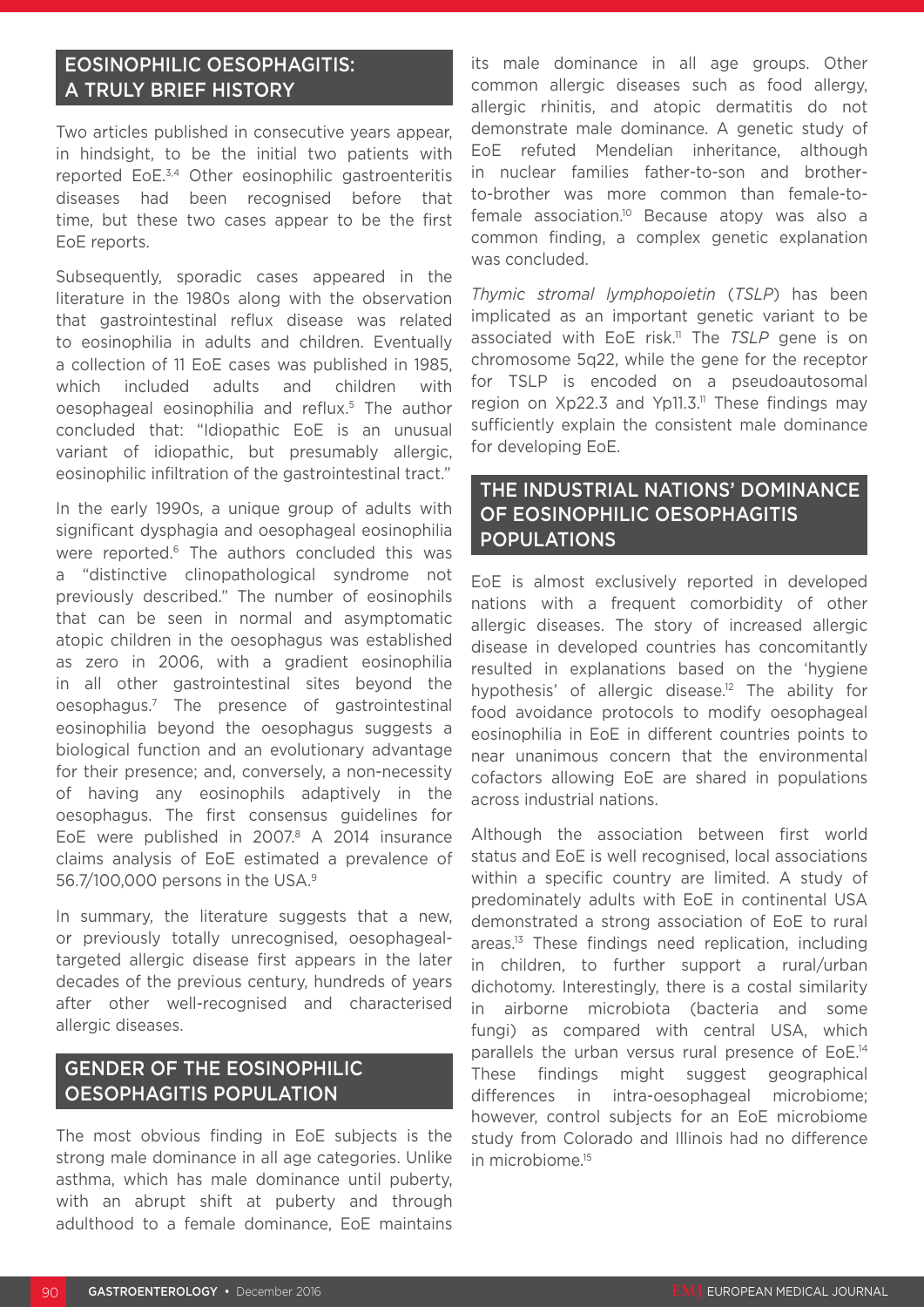### OESOPHAGEAL MICROBIOME AND EOSINOPHILIC OESOPHAGITIS

There exists a generous microbial load in the normal oesophagus.16 Studies have demonstrated a similar microbial flora as in the mouth.<sup>16</sup> A subsequent report demonstrated a dysbiotic microbiome in oesophageal diseases.15 The oesophageal microbiome in adults and children with EoE is also altered, as is the microbiome of adults with asthma as compared with nonasthmatics.17,18 It is also possible that the oesophageal microbiome could be altered due to presence of an eosinophilic-induced cationic state in active EoE.

The pathological flora of a *Clostridium difficile*  infection can be altered using faecal transplants. Equally, the ability to repopulate the oesophagus with normal resident flora in situations of diseaserelated dysbiosis could be considered, especially after treatment has returned the oesophagus to a non-eosinophilic state. Restoring a normal microbiome could affect the natural history of EoE. It is also possible that neither swallowed corticosteroid treatment nor successful remittive food avoidance therapy may return the dysbiotic microbiome to normal.

### WHAT HAPPENS AFTER THE 'BIG BANG' IN EOSINOPHILIC OESOPHAGITIS?

It is unclear what event or series of events allows the eosinophilic potential of the oesophagus to be unlocked. In contrast, the downstream events after the 'big bang' have been well-studied.19 There is a pathological synergy in oesophageal barrier dysfunction coupled with an intense T helper cell Type 2 (Th2) inflammation. The Th2 immune response is remarkably similar in all ages, sexes, family associations, and likely races. Barrier function genes are downregulated, especially for filaggrin, zonulin, and adhesion molecules.<sup>11</sup> Loss of function mutations in filaggrin are common in Europeans and Asians but these variants are not seen in Western African-Americans.20 The ethnic genetic variants for filaggrin loss of function mutations not found in African-American children could possibly suggest mechanisms that protect against EoE development. Coupled with primary or secondary barrier dysfunction is an intense Th2 cellular and cytokine infiltration. Mast cells, basophils, and of course eosinophils are increased, along with their inflammatory responses. Chief among the multitude of genomic changes seen in EoE are upregulated

genes with functional activity in mucosal tissue: *eotaxin-3*, *TSLP*, and *calpain*. 19 Mast cell and Th2 lymphocyte cytokines interleukin (IL)-4, IL-5, and IL-13 are active in promoting immunoglobulin (Ig)E production and eosinophilia.19

Transcriptome studies have strongly supported an upregulation and downregulation pattern of specific genes in the mucosa of subjects with EoE. This dysregulated pattern is largely modifiable by therapy, but presumably reverts when therapy is discontinued. Obviously, the genomic switch that occurs at the onset of disease maintains a marked dysfunction, as EoE rarely spontaneously remits. It again confirms that the 'big bang' that induces EoE has a lasting effect.

### ANTIBODY ASSOCIATIONS IN EOSINOPHILIC OESOPHAGITIS

IgE associations are common to the pathogenesis of EoE.11,19,21 However, a recent review of IgE in different allergic diseases stresses that levels of IgE to food are lower in EoE compared with other food associated allergic diseases.<sup>22</sup> As previously discussed, intense Th2 immunity is a hallmark, and IgE activity against foods is commonly identified by allergy skin testing.<sup>21</sup> Patch testing for foods provides additional information, but the mechanism resulting in a positive response is unclear.<sup>21</sup> In certain situations, milk is both IgE negative and patch negative, but must be included in the avoidance list for maximum clinical response.<sup>21</sup> Recently, adults and children with EoE have demonstrated an antibody IgG4 to food, and granular mucosal deposits for the same Ig.22-24 Also, the potential for explaining positive food patch testing using IgG4 localisation would be intriguing. Caution for the IgG4 phenomenon in EoE has been raised.25

#### AEROALLERGENS AND EOSINOPHILIC OESOPHAGITIS

Early in the discussion of EoE induction there was speculation that ingested aeroallergens might be an important factor. A case report was published and concern for an equivalent to oral allergy syndrome was suggested, while a further investigation suggested a link between pollen exposure and EoE seasonal diagnosis.<sup>26,27</sup> Extensive evidence of wide applicability for this concept has not advanced, and most investigations have pointed to food antigen stimulation, both with IgE, non-IgE, and T cell activation associations.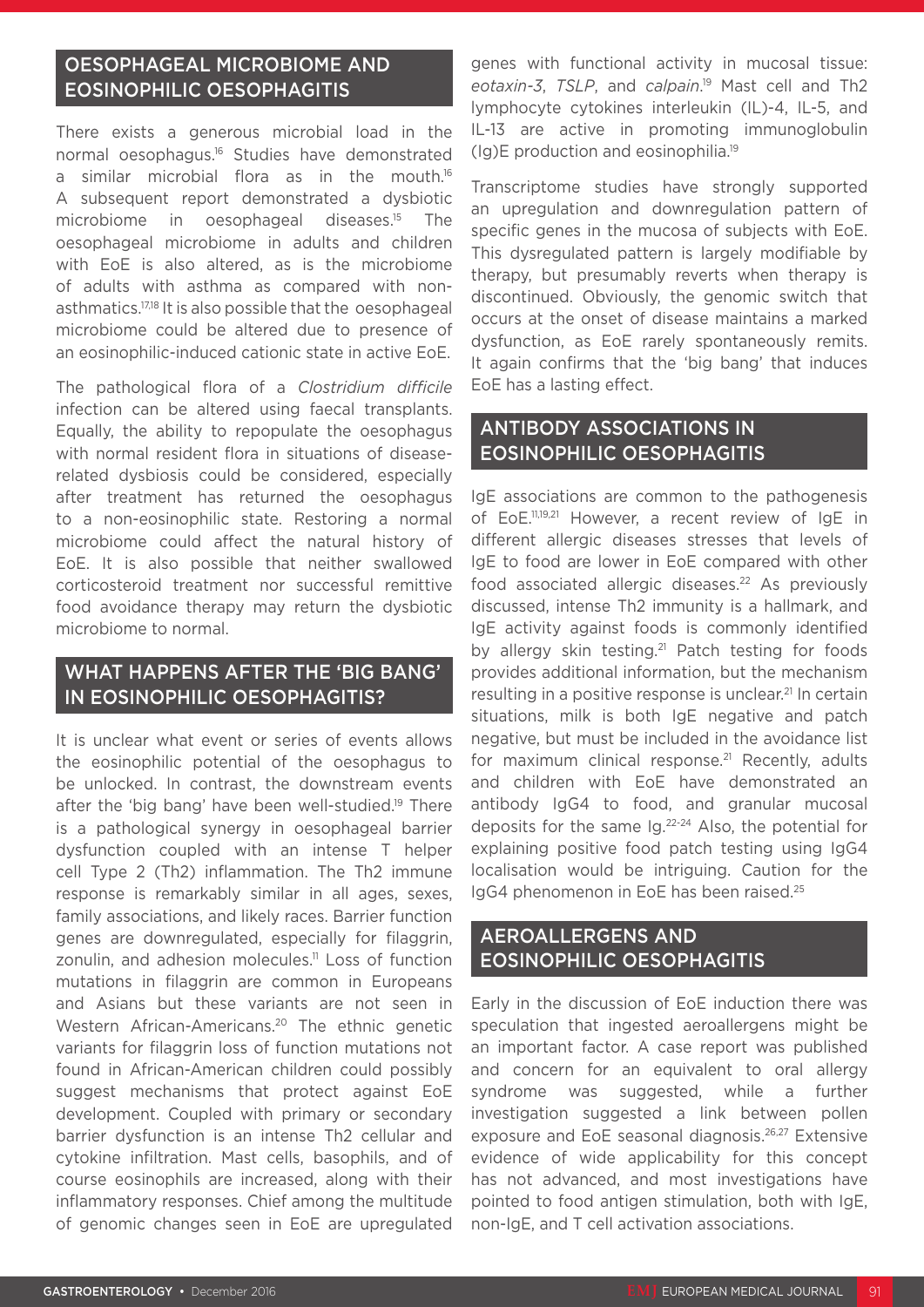### LOCAL IMMUNOGLOBULIN E **PRODUCTION**

Local IgE production has been shown to occur in some individuals with chronic rhinitis without a systemic IgE presence, and in nasal polyposis.<sup>28,29</sup> In fact, similar findings have been shown to occur in EoE.30 If true, local oesophageal IgE presence could result in frequent interaction with swallowed antigen, i.e. foods, resulting in a Th2 target organ response. This potentially could explain why using an elemental diet, which halts all food exposure, allows for downregulation of the local allergenic response. In the future, component-resolved diagnostics may provide patient-specific food avoidance protocols. This technology has shown allergen responsivity in vernal conjunctivitis.<sup>31</sup> However, the use of allergen-microarray-guided dietary therapy proved unsuccessful in an adult study.<sup>32</sup>

The explanation for positive patch tests to foods has however not yet been explained using the conventional concepts of early and late phase IgE responses. It is possible that avoiding patch positive foods may identify those foods that only have a local IgE response or by identifying T cells sensitised to the food. Alternatively, it remains to be determined if IgG4 plays a role and/or causes positive patch food tests. A pertinent review of non-IgE mediated processes possibly involved with EoE has been recently published.<sup>33</sup>

### THE EOSINOPHILIC OESOPHAGITIS SPECTRUM IS EXPANDING

The requirement to use a proton pump inhibitor to adequately support the clinicopathological diagnosis of EoE was proven with a recent study of the pathophysiology of proton pump inhibitorresponsive oesophageal eosinophilia (PPI-ROE).34 There is, however, a report suggesting there is more similarity between EoE and PPI-ROE than was suggested by the report of Wen et al.<sup>34,35</sup> In contrast to the marked eosinophilia of the two known oesophageal entities, a new twist has emerged.36 In a European centre, several EoE families had members with dysphagia and corticosteroid responsiveness, without eosinophilic infiltration, but with marked T cell and modest mast cell infiltration.<sup>36</sup> Expression of messenger RNA (mRNA) for *MUC4* and *CDH26* genes were different between the cases and control, and *eotaxin-3*

mRNA was significantly different from cases and conventional EoE.36

Another recently described oesophageal condition, lymphocytic oesophagitis, has overlapping symptoms of EoE, but with a non-granulocytic, lymphocytic infiltration.<sup>37</sup> It appears to be PPIresponsive. Straumann et al.<sup>36</sup> suggested a common pathogenic similarity between EoE, lymphocytic oesophagitis, and EoE-like disease. It would also suggest PPI-ROE should be included.

#### OESOPHAGEAL MUSCULARIS PROPRIA REACTIVITY IN EOSINOPHILIC OESOPHAGUS?

Murine allergen-induced asthma models clearly demonstrate mucosal inflammation and smooth muscle hyper-responsiveness that mimics human asthma.38 Human asthma demonstrates mucosal eosinophilia and bronchial reactivity. The chronicity of asthma, especially in atopic individuals, results in smooth muscle hypertrophy and hyperplasia, which enhances intrinsic bronchial reactivity. Foregut differentiation in human embryos forms the oesophagus and respiratory tract. It seems possible that beyond the similarities in mucosal and submucosal inflammation in Th2-induced asthma and EoE, oesophageal smooth muscle could have downstream hyper-reactivity in EoE as in asthma. The prolonged oesophageal motor dysfunction known to occur in EoE may share commonality with bronchial reactivity. In fact, intrinsic oesophageal motility disorders demonstrate hypertrophy of the muscularis propria.<sup>39</sup>

#### FOOD PRODUCTION AND EOSINOPHILIC OESOPHAGITIS

As numerous studies have shown food to be a prime driver of the eosinophilic state of EoE, it is critical to consider how food could induce immunological changes. Because the disease is greatly more complex than IgE-mediated food allergy, it appears that the complex pathophysiology of atopic dermatitis and asthma are better surrogates.

Breastfeeding likely provides temporary protection against infantile EoE. Although EoE occurs in infants, there has been no obvious shift in the incidence of EoE toward infants over the past two decades, suggesting that early milk exposure (e.g. formula) is not inducing a quick immunological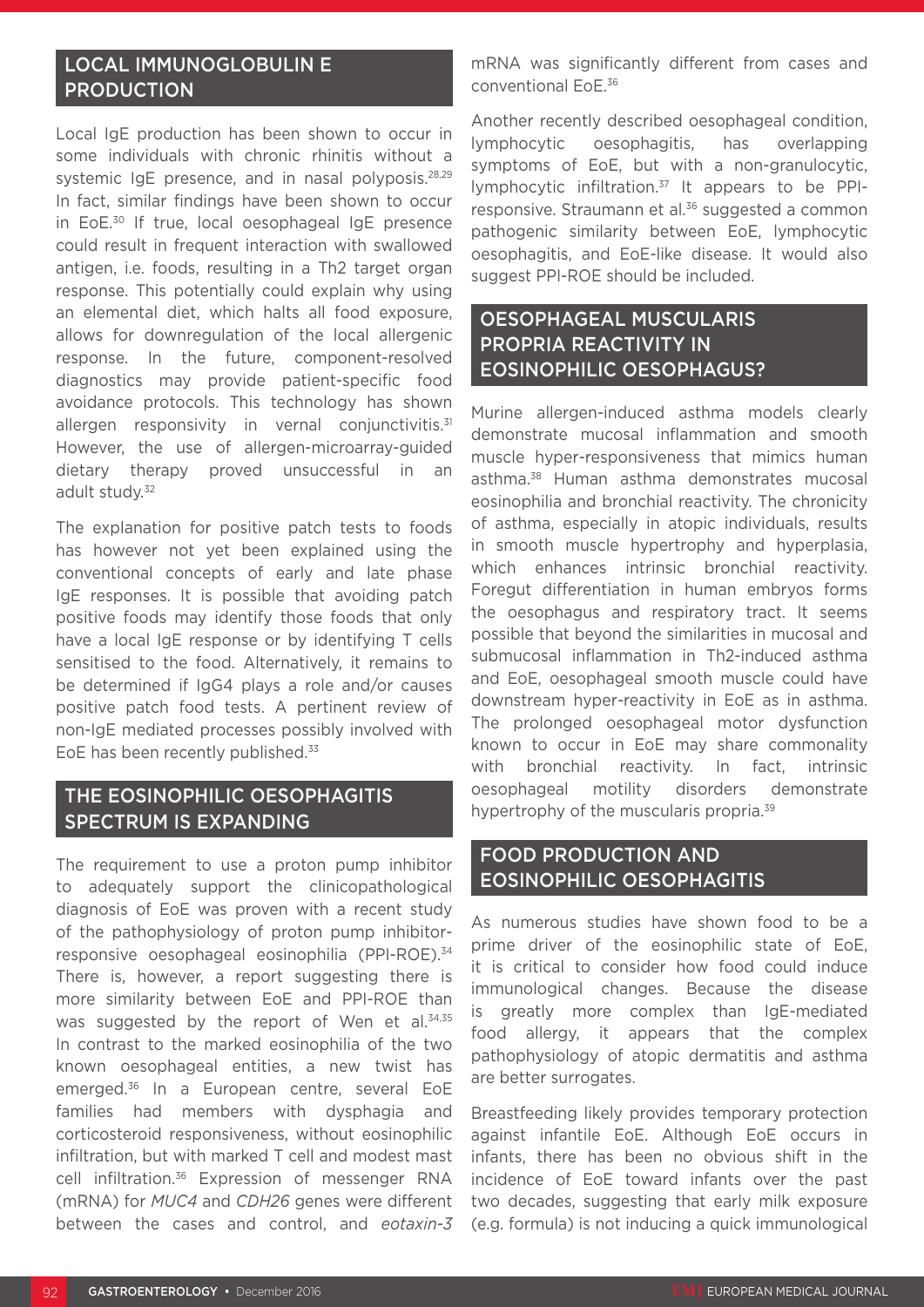change. In the report of Kagawalla et al.,<sup>40</sup> a milk-only avoidance diet improved a subset of EoE children, suggesting that milk immunological activity was not an immediate life-altering event, and a period of time was required to result in clinically evident disease.40

If it is possible that a gradual complex multi-dimensional immunological reactivity to food induces EoE, looking at the food chain over the past three decades bears consideration. Studies of children with EoE show high prevalence of positive allergic reactions to milk, eggs, peanuts, and wheat.21 Successful elimination diets avoid milk, eggs, peanuts, wheat, tree nuts, fish, shellfish, and soy.<sup>2,21</sup> A diet modification used in adults is avoidance of milk, gluten (wheat), legumes, and eggs.41 The potential necessity of expanding wheat avoidance to all gluten products has been raised.42 Also, expanding soy avoidance to legume avoidance has been investigated.<sup>43</sup> In most circumstances, a team approach to dietary management, including physician and dietician, is preferable for best outcome.

Concomitant with the increase in prevalence of EoE in developing countries over the past 30 years is the change in animal feeding practices. In particular, the dairy cow and commercial egg industries have moved to a large scale production model in the USA, with strict control of feeding schedule and materials. Current dairy cow diet can often include alfalfa (haylage), with varying curing techniques (fermentation), pelleted soybean pods, cottonseed, dried distillers grain (corn), wet gluten (corn), dried alfalfa hay, and straw.

Industrial poultry egg production relies on efficient feed management practices. Current poultry feed includes cereal grain meal (corn, wheat, etc.), vegetable protein sources (oilseed crops: soy, etc.), animal protein sources (poultry, cow, fish), lipids (soy oil, etc.), vitamins, and minerals.

The nutrient value of any food revolves around the protein, fat, and carbohydrate composition ingested, all of which might be subtly modified by animal feed composition. There is, however, no overwhelming evidence for modifications of any nutrient component, despite changes in animal dietary practices.

The final speculation of food modification involves processing. To enhance shelf-life, reduce microbial contamination, fat rancidity, and enhance palatability, basic staple foods, such as wheat and grains, have numerous preservatives and flavourings added. Gluten is often added to bread production. In essence, a wide repertoire of add-in products is eliminated when wheat (gluten grains) is eliminated, and that certainly is the case in an elemental diet protocol.

There is emerging human data that supports a food component causing a potential immunological response. A study of invariant natural killer T cells, which can produce Th2 cytokines from milk-allergic children showed these cells proliferate and induce Th2 cytokine secretion when incubated with cow's milk sphingomyelin and alpha-galactosylceramide.<sup>44</sup> Further work has shown the invariant natural killer T cell from untreated EoE children released Th2 cytokines when exposed to cow's milk-sphingomyelin and alpha-galactosylceramide.45 These cells are present in oesophageal biopsies in EoE. A dairy science study showed that varying the diary cow's dietary intake can alter the phospholipid, sphingolipid, and fatty acid compositions of the milk fat globule membrane.46 The cow diet rich in polyunsaturated fatty acids (linseed oil) had a 30% greater weight/ volume concentration of sphingomyelin in their milk.46 Currently however, there is no scientific evidence that any production process for any food can be implicated in the development of EoE.

Recent oral tolerance studies have unintentionally provided insight for the support of food as a trigger for EoE induction. EoE may occur in children undergoing reintroduction of a single food in oral tolerance protocols.<sup>47</sup> This reinforces the potential for a single food, with protein, fat, and carbohydrate reimmersion, to cause EoE. The component of the food that is inducing disease could be speculated to be protein (as they are all atopic), but lipid or even carbohydrate T cell responsiveness needs further investigation.

#### PASSIVE BYSTANDER THEORY

Having considered the development of EoE as a direct change in genomic (and epigenetic) expression of eosinophilic and Th<sub>2</sub> cytokines.<sup>48</sup> another possibility exists. An epidemiological event, paralleling the appearance of EoE in medical literature, is the increase in other allergic diseases. Most paediatric and many adult patients with EoE have another allergic disease and/or are atopic. It is conceivable that EoE was always an extremely rare disease with no reasonable accessibility for diagnosis prior to the 1970s. As the burden of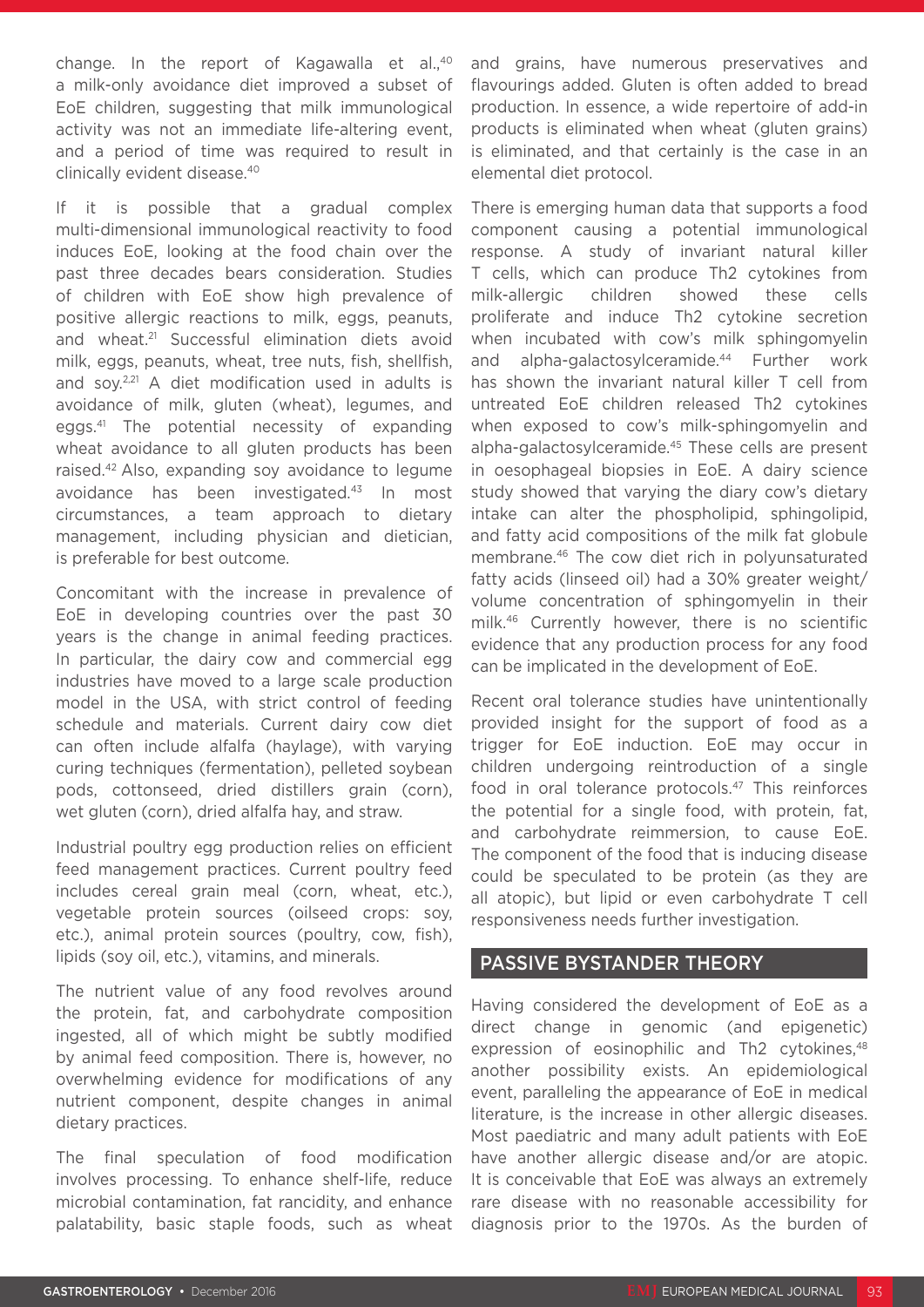other allergic disease continued, and the number of Th2-dominant individuals increased, this resulted in oesophageal genetic and epigenetic elements to be hyper-exposed to Th2 cytokines in increasing numbers of individuals. Eventually, the oesophagi in enough individuals were targeted sufficiently to allow for a recognisable (increased) prevalence. There are animal models that support the effect of Th2 cytokines on eotaxin induction in lung tissue.<sup>49</sup> In addition, IL-13 downregulates filaggrin expression in skin keratinocytes in mice, $50$  also supporting the potential effect on circulating Th2 cytokines to eventually 'cause' EoE.

### EXTRA-OESOPHAGEAL SYMPTOMS IN PAEDIATRIC EOSINOPHILIC **OESOPHAGITIS**

The upper gastrointestinal tract to the middle third of the duodenum is formed from the embryonic foregut. It seems empirically unlikely that a robust inflammatory disruption of the oesophagus in EOE would affect downstream gastrointestinal function. However, two studies have suggested that EoE can co-demonstrate extra-oesophageal symptoms. A recent manuscript details a standardised questionnaire (Pediatric Eosinophilic Esophagitis Symptom Scores [PEESS] v.2.0) for both EoE symptoms.51 The EoE questionnaire used did not have questions on diarrhoea or constipation.<sup>51</sup> However, of the 46 paediatric subjects, 37% reported diarrhoea and 17% reported constipation. In a prospective study, Fernandez et al.<sup>52</sup> enrolled

children with new EoE and atopic matched controls. Comparing paediatric EoE (n=25) and age and gender-matched allergic disease controls, 40% of the EoE children had constipation, 24% had diarrhoea, and 48% had abdominal pain.<sup>52</sup> The results of both studies suggest a downstream effect of EoE on gastrointestinal function, and a yet under-reported clinical comorbidity.

#### **CONCLUSION**

Currently an uncommon, but well-characterised allergic disease, EoE matches asthma and atopic dermatitis in its complexity. Much of the immunology and basic science investigation in these more common conditions has allowed for a rapid expansion of the scientific knowledge base of EoE. New information suggests other immunologically based oesophageal variants, and EoE may actually have phenotypes that rival the asthma cluster analysis studies. Its potential for life-long disease, unless treated, will result in multi-generational physician care, with paediatric and adult gastroenterology and possibly paediatric to adult-based allergy co-management. Still encouraging is the ability for a food elimination treatment plan to induce remission; but the truth behind the food induction of EoE needs co-operation from basic medical scientists and the food science industry. With the advancement in food industry practices in less developed countries, current EoE prevalence may be the beginning of an allergic disease epidemic.

#### Acknowledgements

The author wishes to acknowledge the critical review of Dr Richard E. Goodman, University of Nebraska-Lincoln, Department of Food Science and Technology, and Dr Devendra K. Agrawal Ph.D. (Biochem), Ph.D. (Med. Sciences), MBA, MS (ITM), FAAAAI, FAHA, FAPS, FIACS, Professor and Chairman, Department of Clinical & Translational Science, Creighton University.

#### REFERENCES

1. Hopp RJ. Eosinophilic Esophagitis in Pediatrics: The Worst of all Possible Allergy Worlds? J Allergy. 2012;2012:179658.

2. Liacouras CA et al. Eosinophilic esophagitis: updated consensus recommendations for children and adults. J Allergy Clin Immunol. 2011;128(1):3-20.

3. Dobbins JW et al. Eosinophilic gastroenteritis with esophageal involvement. Gastroenterology. 1977;72(6): 1312-6.

4. Landres RT et al. Eosinophilic esophagitis in a patient with vigorous achalasia. Gastroenterology. 1978;74(6):1298-301.

5. Lee RG. Marked eosinophilia in esophageal mucosal biopsies. Am J Surg Pathol. 1985;9(7):475-9.

6. Attwood SE et al. Esophageal eosinophilia with dysphagia. A distinct clinicopathologic syndrome. Dig Dis Sci. 1993;38(1):109-16.

7. DeBrosse CW et al. Quantity and

Distribution of Eosinophils in the Gastrointestinal Tract of Children. Pediatr Dev Pathol. 2006;9(3):210-8.

8. Furuta GT et al. Eosinophilic esophagitis in children and adults: a systematic review and consensus recommendations for diagnosis and treatment. Gastroenterology. 2007;133(4):1342-63.

9. Dellon ES et al. Prevalence of eosinophilic esophagitis in the United States. Clin Gastroenterol Hepatol. 2014;